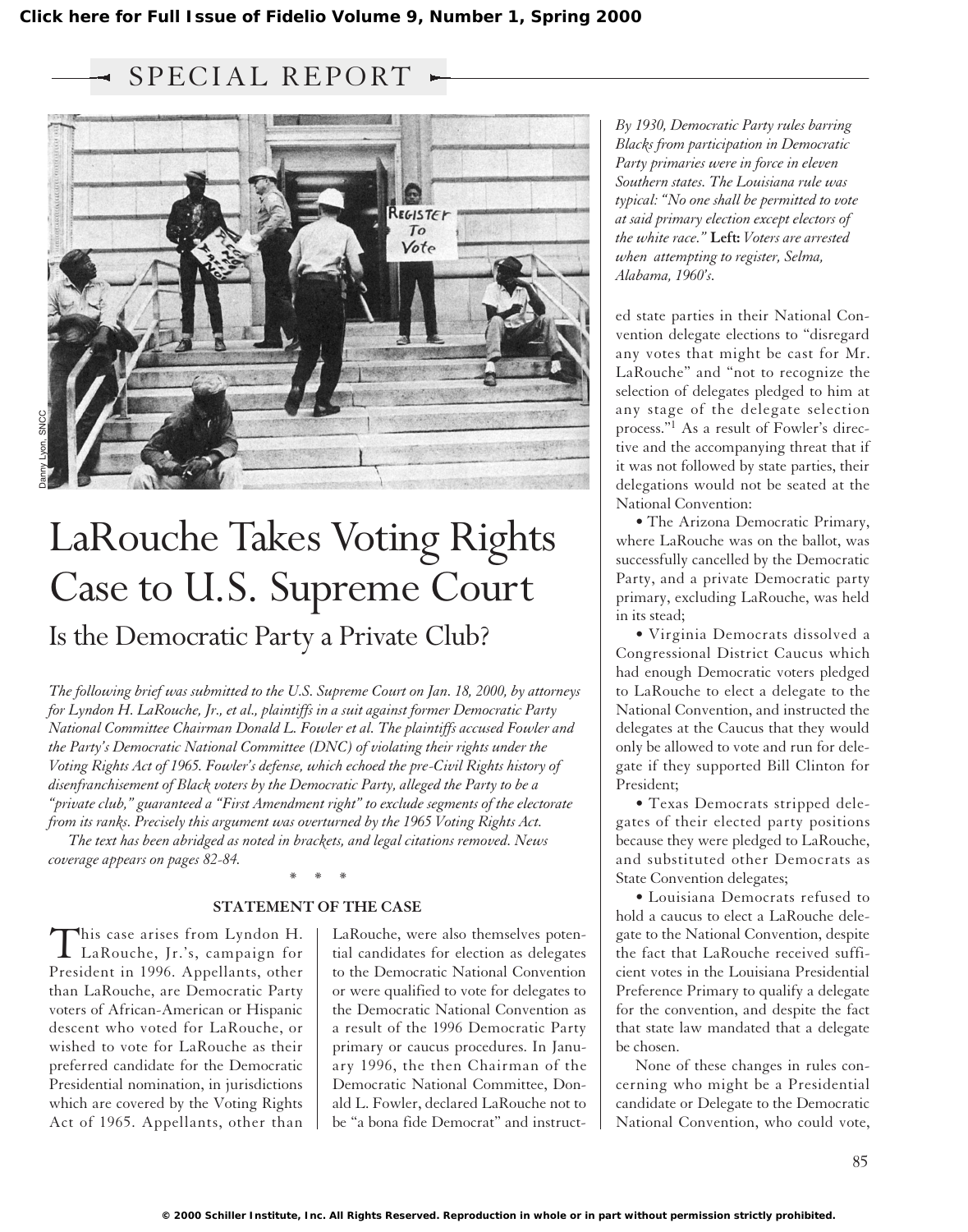and what the effect of votes would be, were precleared with the Attorney General or the United States District Court for the District of Columbia, as required by §5 of the Voting Rights Act.

In *Morse v. Republican Party of Virginia,* 517 U.S. 186 (1996), this Court held that electoral nominating activities of political parties in covered jurisdictions for public or party office are subject to preclearance under §5. The Court applied the legal framework of the White Primary Cases (see below) in interpreting the Voting Rights Act, and rejected the claim that this framework did not apply because the nominating procedure in question did not operate in a racially discriminatory fashion:

"[T]he decision whether discrimination has occurred or was intended to occur, as we have explained on many occasions," is for the Attorney General or the District Court of the District of Columbia to make in the first instance. . . . The critical question for us, as for the District Court below, is whether "the challenged alteration has the *potential* for discrimination." [Emphasis in original]

Despite this Court's clear judgment in *Morse,* the three judge district court below declared itself unable to discern "clear instruction" from the case, and found *Morse* "difficult to apply as binding precedent." The district court held that the Democratic Party was not required to preclear national party electoral nominating rules intended for implementation in covered jurisdictions, because the "delegation theory of *Morse* does not extend that far." It further held that if §5 is construed to require state parties to preclear rules specifying who can run for public or party office, who can be listed on Democratic Party primary ballots, and who can vote for candidates and which votes will be counted, then §5 "impermissibly intrudes upon the Party's constitutional right to associate." History shows, however, that nothing has more potential to discriminate than the unchecked and unreviewed power of Party officials to define who may vote and who may be candidates for public or party office. The White Primary Cases also show that the absolute right the Democratic Party now claims it has—the right to define itself as an exclusive private club—was used for decades as the primary means to disenfranchise minority voters. The district court's decision thus revives and legitimizes the Democratic Party's principal legal claim in the White Primary Cases, while effectively taking the most important nominating activity of all—the nominating process for President of the United States—outside the purview of the Voting Rights Act.

The Voting Rights Act was passed in 1965 by a Congress which was "confronted by an insidious and pervasive evil which had been perpetuated in certain parts of our country through unremitting and ingenious defiance of the Constitution." Despite the Fourteenth, Fifteenth, and Twenty-fourth Amendments to the Constitution barring discrimination in voting, and despite court rulings and positive laws enforcing these provisions, various states and the Democratic Party politicians who governed those states, bent on perpetuating the white status quo and subverting the Constitution, created ever new devices by which to deny minorities the right to vote. As soon as court decrees enforcing the Constitution or Civil Rights Acts were obtained, often after years of litigation, "the states affected . . . merely switched to discriminatory devices not covered by the Federal decrees, or enacted difficult new tests designed to prolong the existing disparity between white and Negro registration." §5 is the central and most stringent of the remedies for discrimination in the Act. It prohibits the enactment or enforcement in a covered jurisdiction of changes in voting qualifications or procedures that differ from those in effect on November l, 1964 or two subsequent dates. In order to obtain preclearance:

the covered jurisdiction must demonstrate that its new proce-

dure "does not have the purpose and *will not have the effect of denying or abridging the right to vote on account of race or color or [membership in a language minority group].*" The fact that such a showing could have been made, but was not, will not excuse the failure to follow the statutory preclearance procedure. "Failure to obtain either judicial or administrative preclearance 'renders the change unenforceable.'" [Emphasis added]

In *Morse,* this Court reiterated its previous broad construction of §5:

§5, like the Constitutional provisions it is designed to implement, applies to all entities *having power over any aspect of the electoral process within designated jurisdictions. . . .* "§5 is expansive within its sphere of operation and comprehends all changes to rules governing voting." *Presley v. Etowah County Comm'n,* 502 U.S. 491, 501 (1992). \*\*\*

We have consistently construed the Act to require preclearance of any change in procedures or practices that may bear on the "effectiveness" of a vote cast. *. . .* Rules concerning candidacy requirements and qualifications, we have held, fall into this category because of their potential to "undermine the effectiveness of voters who wish to elect [particular candidates]." *Allen,* 393 U.S., at 570. In its reenactments and extensions of the Act, moreover, Congress has endorsed these broad constructions of §5.<sup>2</sup> [Emphasis added]

In 1996, LaRouche qualified for the ballot and amassed 597,853 votes in 26 Democratic Party primaries.<sup>3</sup>

*[The brief then presents, in summary, the details of disenfranchisement of LaRouche voters in Louisiana, Virginia, Arizona, and Texas; cites internal Democ-*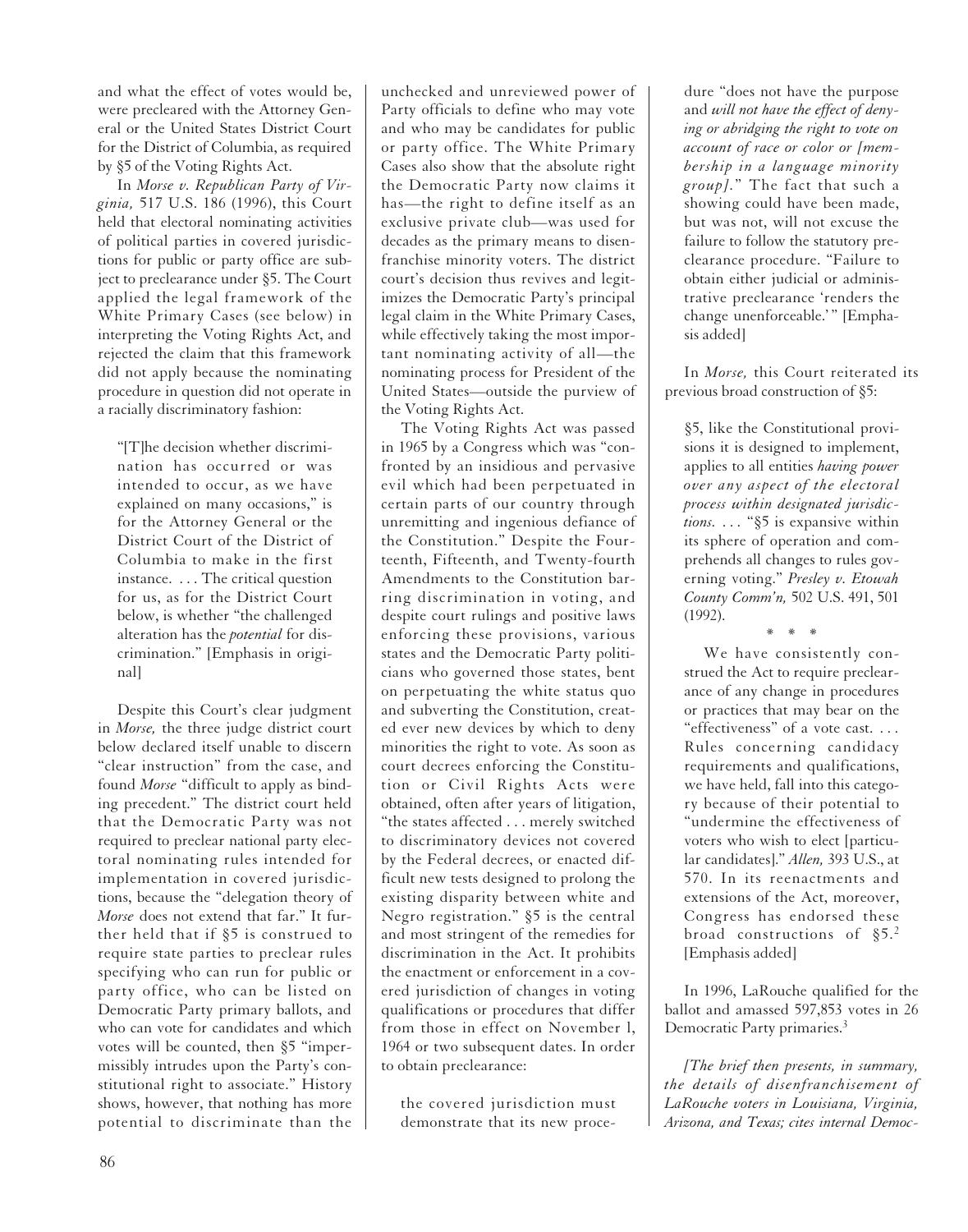*ratic Party rules regarding non-discrimination and coercion; and reviews the history of the litigation leading up to this appeal.]*

# **The Questions Presented Are Substantial**

The Voting Rights Act of 1965 was the culmination of a century-long struggle, dating from the Emancipation Proclamation, to secure the right to vote for Black Americans and other minorities. It was a century in which the Democratic Party, the Party which had promoted slavery, secession, and segregation, completely dominated political processes in the South and connived, with seemingly endless ingenuity, to ensure that the voting rights of newly enfranchised Blacks were stillborn. No sooner were Blacks granted the right to participate in political processes and vote after the Civil War, than they were removed from the rolls and once again disenfranchised by a series of machinations in the various states.<sup>5</sup> Thereafter, massive resistance survived Constitutional amendments, decisions of this Court enforcing the Constitution, Presidential executive orders, and the Civil Rights Acts of 1957 and 1964. The main weapons of war against the right to vote and the right to have votes counted did not consist, however, of the artifices and sophistries employed by racism's legal apologists. Citizens who sought to participate in the political process by registering to vote or running for office were lynched, murdered, beaten, jailed, extorted, and endlessly intimidated. Dr. Martin Luther King was demonized and vilified through a government-sponsored defamation and harassment campaign. His case was not unique.

In response to this Court's efforts to enforce the Fourteenth and Fifteenth Amendments and the Civil Rights Acts, the Democratic Party privatized its nominating processes. Since the Fourteenth and Fifteenth Amendments are triggered, on literal reading, by the actions of states, the Democratic strategy was to remove the state from a conspicuous role in the electoral process—there-



*When the NAACP challenged the all-white private Democratic primaries in court, South Carolina Democrats argued that their political party was a mere private aggregation of individuals, and that Blacks had no more right to vote in the Democratic Party primary in South Carolina than to vote in the "election of officers of the Forest Lake Country Club or the Colonial Dames of America."* **Above:** *Blacks in Canton, Mississippi, are blocked by sheriff's deputies from entering the courthouse to vote, 1960's.*

by placing its discriminatory practices beyond the Constitution's purview. The White Primary Cases document how the Democratic Party used the same arguments and procedures *which it now employs and argues in this case,* to deny Blacks the right to vote for decades in the South. Then, as now, it was argued that since the Democratic nominating processes are private, and since Democrats have a right to define their membership and freely associate without external interference, violations of the voting rights of party members voting in party elections are without legal remedy, since the law does not reach "purely private" or "party stages" of the electoral process. When this Court first heard this argument, it sustained the Democratic Party's "privatization" scheme against constitutional challenge in *Grovey v. Townsend,* 295 U.S. 45 (1935). While *Grovey* was firmly repudiated years later in *Smith v. Allright* 321 U.S. 649 (1944) and *Terry v. Adams,* 345 U.S. 461 (1953), these decisions were only met with new and violent obstructions of the right to vote and to have votes counted.

The district court's decision explicitly resuscitates the discredited reasoning of *Grovey.* In so doing, it ignores the text and history of the Voting Rights Act, long-standing regulations by the Attorney General implementing the Act, this Court's holding in *Morse,* and other applicable precedents. It also ignores the reality of the present Democratic Party nominating process. This is not a privatized or internal process. Presidential preference primaries are held at public expense in most states of the union, resulting in the selection of the two candidates, Democratic and Republican, who will appear at the top of state ballots nationally. The Democratic Party receives the maximum Federal subsidy for its convention, a subsidy in the millions of dollars as adjusted by the Consumer Price Index. In *Morse,* this Court held that §5 applies to all entities having "power over any aspect of the electoral process within designated jurisdictions." If the Democratic Party's Presidential nominating process is taken out of this coverage, as the district court would have it, it is difficult to fathom how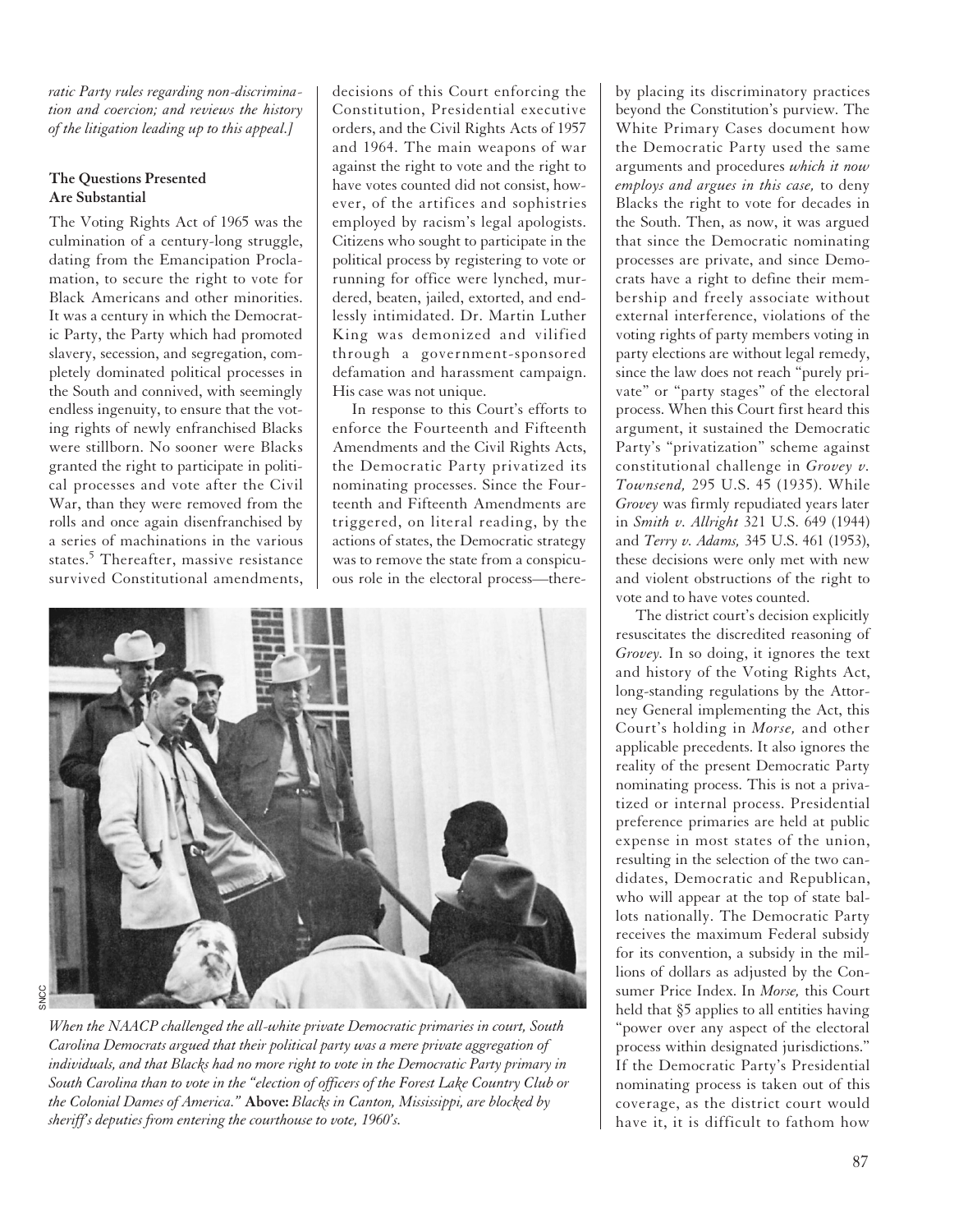"*Morse's* delegation theory" has any reach at all.

The district court's decision opens "a loophole in the statute the size of a mountain." If the district court's sanctioning of Democratic appellees' claims to "private club" status holds, it invests the Democratic National Committee with the power to coerce state Democratic Party organizations into violating state law and the Voting Rights Act [42 U.S.C. 1971(b) and 1973(c)] without anyone being held accountable for these violations. The state party elections at issue were being conducted under both state law and, in the case of Arizona and Virginia, under procedures which had been precleared. Under threat of having their delegations to the Democratic National Convention disqualified, the state Democratic parties of Virginia, Louisiana, Texas, and Arizona abruptly instituted new procedures which had not been precleared. In the case of Louisiana, the DNC's coercion resulted in violation of the state law requiring that delegates be apportioned according to the votes cast in the primary election.

Accordingly, this Court should summarily reverse, or, alternatively, note probable jurisdiction.

#### **I.**

# **§5 OF THE VOTING RIGHTS ACT CLEARLY APPLIES TO DEMOCRATIC PARTY PRESIDENTIAL NOMINATING ACTIVITIES**

Justice Stevens' opinion announcing the judgment of the Court in *Morse,* and Justice Breyer's concurring opinion, both concentrate on the history of discriminatory party practices, from the White Primary Cases to the ouster of the Mississippi Freedom Democrats from the 1964 Democratic National Convention, in finding that §5 was intended to cover Party nominating procedures. Filling out these historical references brings the long and infamous history of the "private club" justification for discriminatory practices into sharp focus.

#### **The White Primary Cases**

By 1930, Democratic Party rules barring Blacks from participation in Democratic Party primaries were in force in eleven Southern states. The Louisiana rule was typical: "no one shall be permitted to vote at said primary election except electors of the white race." The South Carolina Democratic Party rule was unique:

Every negro applying for membership in a Democratic Party club, or offering to vote in a primary, must produce a written statement of ten reputable white men, who shall swear that they know of their own knowledge that the applicant or voter voted for General Hampton in 1876, and has voted the Democratic ticket continuously since.<sup>6</sup>

Texas, unlike other Southern states, put its white primary policy officially on the statute books, resulting in this Court's ruling in *Nixon v. Herndon,* that the Texas statute clearly violated the Fourteenth Amendment. Texas responded within days by delegating the power to run primaries to the Democratic party executive committee, which quickly passed a resolution stating that only whites would be allowed to participate. This Court, by a 5-4 vote, struck down the new scheme also, but only because the rule did not originate from the Democratic Party State Convention. Justice McReynolds' dissent in *Nixon v. Condon,* asserted a political party's absolute right to exclude:

Political parties are fruits of voluntary action. Where there is no unlawful purpose, citizens may create them at will and limit their membership as seems wise. The state may not interfere. White men may organize. Blacks may do likewise. A woman's party may exclude males. This much is essential to free government.

Texas Democrats proceeded to completely privatize their primary elections. Elections were paid for and administered by the Party, the ballots were provided and counted by the Party, and the resolution limiting participation to whites had been passed by the Texas Democratic Party Convention. The Texas state courts ruled that the First Amendment to the Texas Constitution provided the Democratic Party with an absolute constitutional freedom to associate and define its own membership free from state interference. Presented with these new circumstances, the *Grovey* Court ruled that there was no remedy for the Black voter denied a ballot by the Texas Democratic Party because there was no "state action."<sup>7</sup>

*Smith v. Allright,* 321 U.S. 649 (1944) presented exactly the same complaint by another Black citizen of Harris County, Texas nine years later. This time, however, the Court chose to deal with the reality of the discriminatory scheme, rather than the abstract and false legal constructs of its apologists. In repudiating *Grovey,* this Court held:

The United States is a constitutional democracy. Its organic law grants to all citizens a right to participate in the choice of elected officials without restriction by any state because of race. This grant to the people of the opportunity for choice is not to be nullified by a state through casting its electoral process in a form which permits a private organization to practice racial discrimination in the election. Constitutional rights would be of little value if they could be thus indirectly denied *...* the privilege of membership in a political party may be, as this Court said in *Grovey v. Townsend . . .* no concern of a state. *But when, as here, that privilege is also the essential qualification for voting in a primary to select nominees for a general election, the state makes the action of the party the action of the state.* [Emphasis added]

In response to *Smith v. Allright,* the Governor of South Carolina convened the state legislature in special session and all state laws governing primaries were repealed. When the NAACP challenged the all-white private Democratic pri-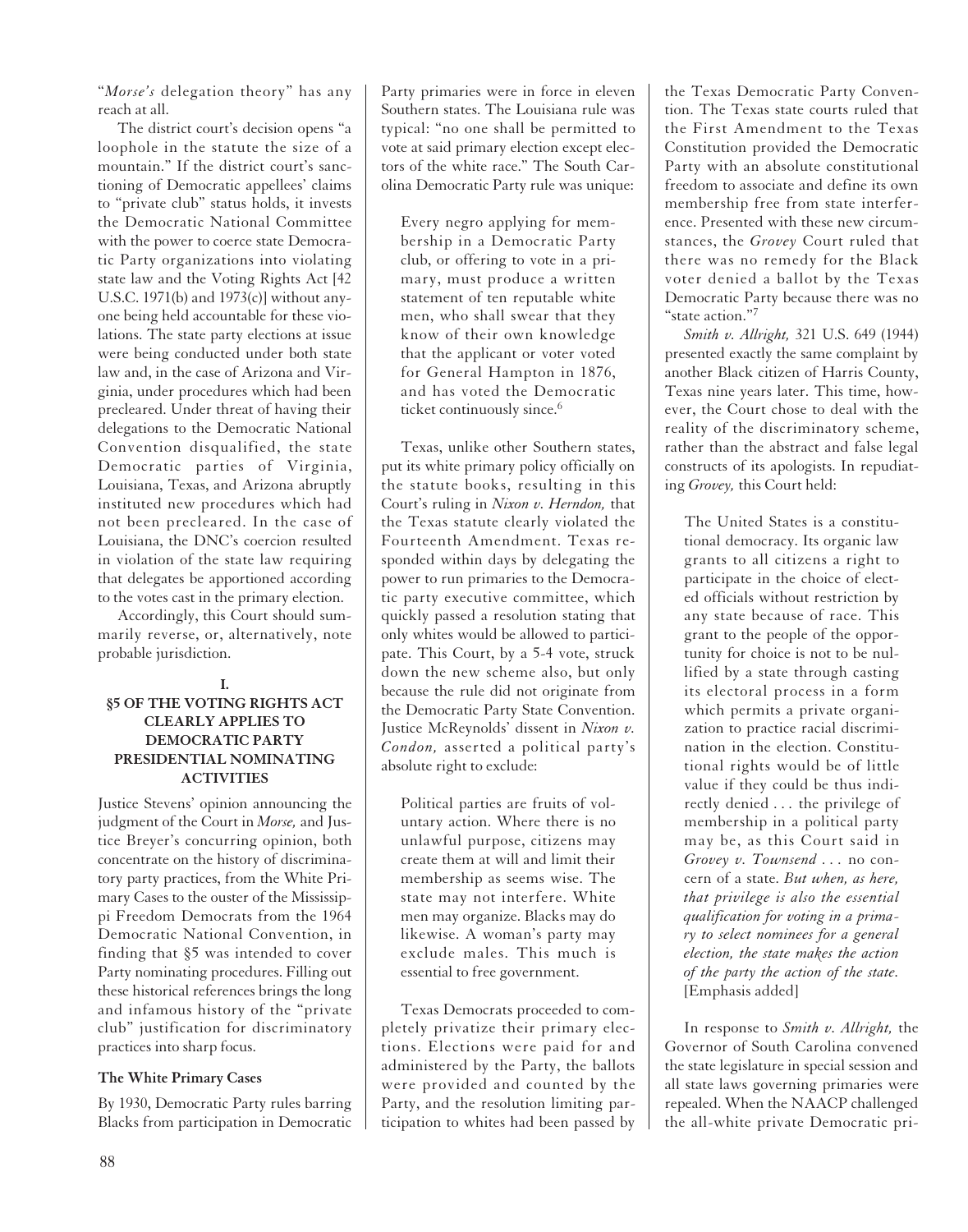*During the summer of 1964, the Mississippi Freedom Democratic Party ran a parallel election for delegates to the National Convention in which Blacks who wished to affiliate with the Democratic Party, could participate. When the Freedom Democrats arrived at the Convention, their every move was followed and reported by the FBI, their phones were tapped and, after contentious hearings, they were ousted from the floor of the Convention.*  **Right:** *Fannie Lou Hamer led the Mississippi Freedom Democrats at the 1964 convention.*

maries in Court, South Carolina Democrats argued that their political party was a mere private aggregation of individuals, and that Blacks had no more right to

vote in the Democratic Party primary in South Carolina, than to vote in the "election of officers of the Forest Lake Country Club or the Colonial Dames of America." Again, the Federal court saw through the Democrats' scheme:

The fundamental error in defendant's position consists in the premise that a political party is a mere private aggregation of individuals, like a country club, and the primary is a mere piece of party machinery. *...* The party may, indeed, have been a mere private aggregation of individuals in the early days of the Republic, but with the passage of years political parties have become in effect state institutions, governmental agencies through which sovereign power is exercised by the people *...* [t]he likelihood of a candidate succeeding in an election without a party nomination is practically negligible. *. . . Those who control the Democratic Party as well as the*



*state government cannot by placing the first steps under the officials of the party rather than the state, absolve such officials from the limitations which the Federal Constitution imposes.* [Emphasis added]

*Rice* only resulted in a new South Carolina Democratic Party scheme. Control of the primaries remained in clubs which excluded Blacks from membership, but Blacks could vote in primaries if they swore an oath supporting segregation and opposing the Federal Fair Employment Practices Act— President Franklin Roosevelt's early effort to end segregation. In Court, the Party argued that the new rules were a protected exercise and a non-discriminatory effort to "define" the Party and its membership. When South Carolina sought reconsideration of *Rice* based upon its new scheme, the Fourth Circuit again dismissed these arguments:

the devices adopted showed plainly the unconstitutional purpose

for which they were designed; *but even if they had appeared innocent, they should be enjoined if their purpose or effect* is to discriminate against voters on account of race. *...* Courts of equity are neither blind nor impotent *...* and when it appears that discrimination is being practiced through rules of a party which controls the primary elections, these must be enjoined much as any other practice which threatens to corrupt elections or divert them from their constitutional purpose. [Emphasis added]

*Terry v. Adams,* 345 U.S. 461 (1953) was the last of the White Primary Cases. Like many counties in the South, Blacks were in the majority in Fort Bend, Texas following Emancipation.<sup>8</sup> To address this situation, the Jaybird association was founded to "promote good government" and to hold all-white private pre-primary elections prior to the Democratic Party primary sponsored by the State of Texas in which Blacks participated. Jaybird-endorsed candidates entered the public primaries and almost always won those elections and the subsequent general election. Three justices of this Court found the Jaybird scheme unconstitutional based on simple reality:

The only election that has counted in this Texas County for more than fifty years has been that held by the Jaybirds from which Negroes were excluded. *. . . It is immaterial that the state does not control that part of this elective process which it leaves for the Jaybirds to manage. The Jaybird primary has become an integral part, indeed the only effective part, of the elective process that determines who shall rule and who shall govern in this County. The effect of the whole procedure, Jaybird primary plus Democratic Party primary plus general election, is to do precisely that which the Fifteenth Amendment forbids—strip Negroes of every vestige of influence in selecting the officials who control the local county matters that intimately touch the*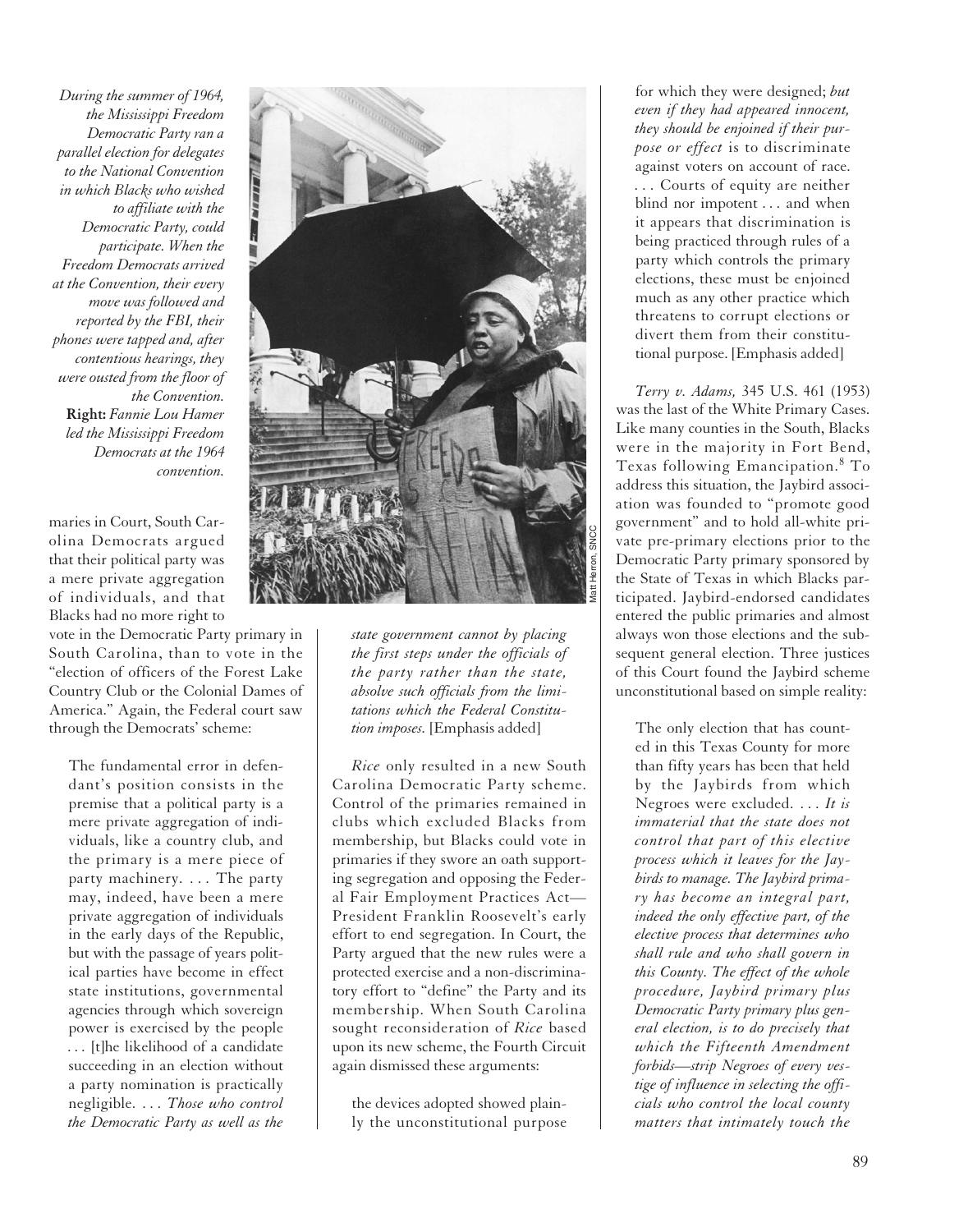*daily lives of citizens.* [Emphasis added]

Three other Justices concurred, finding that the Jaybird Association was a subterfuge for the activities of the Democratic Party and that under *Smith v. Allright,* the Democratic Party and any part of "the machinery for choosing officials" were subject to the Fifteenth Amendment:

Quite evidently the Jaybird Democratic Association operates as an auxiliary of the local Democratic Party organization, selecting its nominees and using its machinery for carrying out an admitted design of *destroying the weight and effect of Negro ballots in Fort Bend County.* To be sure, the Democratic Primary and the general election are nominally open to the colored elector. But his must be an empty vote cast after the real decisions are made. And because the Jaybird-endorsed nominee meets no opposition in the Democratic primary, the Negro minority's vote is nullified at the sole stage of the local political process where the bargaining and interplay of rival political forces would make it count.

## **The Events of 1964 and 1965**

Despite the Civil Rights Acts of 1957 and 1964, Black voter participation did not substantively increase. In Dallas County, Alabama, of which Selma is the county seat, there were 29,500 voting age individuals in 1961, of which 14,500 persons were white and 15,000 were Black. Only 156 Blacks had succeeded in both registering to vote and remaining on the rolls. The Justice Department's voting discrimination suit languished for four years in the Federal courts, and even when it was won, discrimination, in the form of extensive and complicated literacy tests, closing of registrar's offices, and slow processing of applications continued unabated. In Mississippi, despite years of registration efforts, the "Freedom Summer" voter registration campaign of 1964, and national outrage

at the murder of three students attempting to register voters, registration remained at only 6.4 percent.

During the summer of 1964, the Mississippi Freedom Democratic Party ran a parallel election for delegates to the National Convention in which Blacks, who wished to affiliate with the Democratic Party, could participate. When the Freedom Democrats arrived at the Convention, their every move was followed and reported by the FBI, their phones were tapped and, after contentious hearings, they were ousted from the floor of the Convention.<sup>9</sup> In Selma, in early 1965, Dr. King sought to overcome the resistance and inertia of the legal process by direct action. "Bloody Sunday," the March 7 police assault on demonstrators seeking to dramatize the denial of the right to vote, left eighteen individuals hospitalized with serious injuries. Subsequently, the Reverend James L. Reeb, who had come to Selma to protest, was set upon and beaten to death. These events formed the backdrop for President Johnson's extraordinary appearance, one week after Bloody Sunday, before a joint session of Congress to introduce the Voting Rights Act. He spoke of Selma as a turning point in "man's unending search for freedom":

At times history and fate meet at a single time in a single place to shape a turning point in man's unending search for freedom. So it was at Lexington and Concord. So it was a century ago at Appomattox. So it was last week in Selma, Ala. There, long-suffering men and women peacefully protested the denial of their rights as Americans. Many were brutally assaulted. One good man—a man of God—was killed. . . . Our mission is at once the oldest and most basic of this country: to right wrong, to do justice, to serve man. . . . Many of the issues of civil rights are very complex and difficult. But about this there can and should be no argument. Every American citizen must have an equal right to vote. There is no reason which can excuse the denial of this right. There is no duty which weighs more heavily



*"At times history and fate meet at a single time in a single place to shape a turning point in man's unending search for freedom. So it was at Lexington and Concord. So it was a century ago at Appomattox. So it was last week in Selma. . . . Every American citizen must have an equal right to vote."—President Lyndon B. Johnson.* **Above:** *President Johnson greets Civil Rights leader Amelia Boynton Robinson at the White House, following the passage of the 1965 Voting Rights Act.*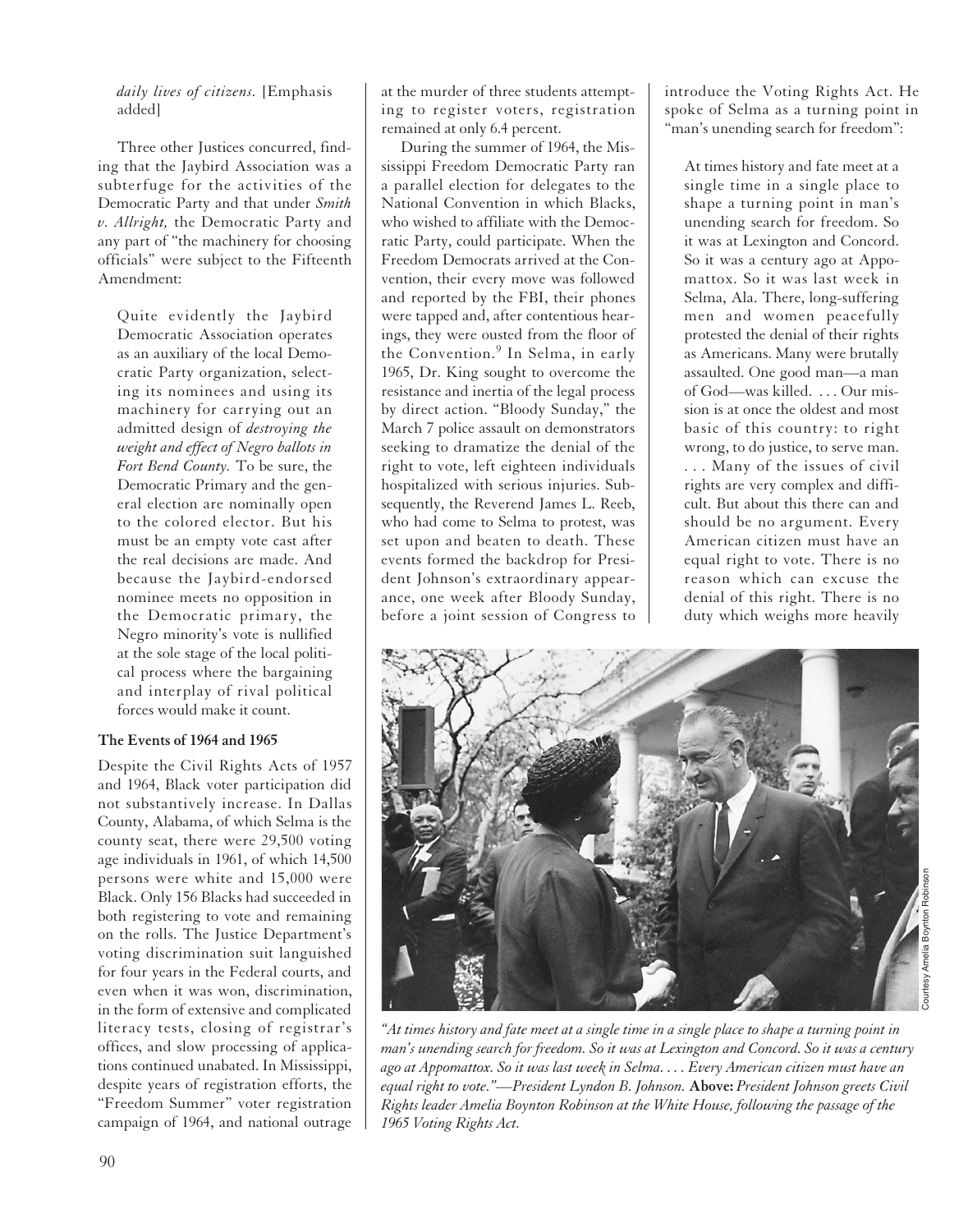upon us than the duty we have to ensure that right. . . . Experience has clearly shown that the existing process of law cannot overcome systematic and ingenious discrimination. No law that we now have on the books—and I have helped to put three of them there—can ensure the right to vote when local officials are determined to deny it. . . . This bill will strike down restrictions to voting in all elections—Federal, state, and local—which have been used to deny Negroes the right to vote ... this legislation will ensure that properly registered individuals are not prohibited from voting.

As noted in *Morse,* in order to "avoid a dispute" about Congressional intent, Rep. Jonathan Bingham requested that the bill be clarified to ensure that voting for party offices was specifically covered. He cited the White Primary Cases and

[t]he events of 1964 . . . . The State of Mississippi selected its Democratic National Convention delegates through a process that started at the precinct level meeting. Negroes were barred from these meetings. Alabama required those who wished to run in the Democratic Primary to secure the necessary forms by applying to party officials. . . . In State after State party officials either control, materially influence, or directly affect the process by which a candidate for nomination or election can achieve his goal.

According to Representative Bingham, the method chosen of reaching the problem was to add to the bill's definition of the term "vote":

the concept that voting for party office was covered as well as voting for public office. The Judiciary Committee report made clear that the intention was to include within the protections of the bill election of such party officers as delegates to national conventions.

The Judiciary Committee Report Representative Bingham references states:

Clause 1 of this subsection contains a definition of the term "vote" for purposes of all sections of this act. The definition makes it clear that the act extends to all elections—Federal, state, local, primary, special, or general—and to all actions connected with registration, voting, or having a ballot counted in such elections. The definition also states that the act applies to elections for "party offices."

These definitions are presently set forth at 42 U.S.C. 1973*l*(c)(1) . . .

*[The brief then reviews the legislative definitions.]*

#### **II.**

# **NEITHER THE SOURCE OF THE CHANGE IN VOTING PROCEDURE NOR THE FIRST AMENDMENT ABSOLVES THE DEMOCRATIC PARTY OF ITS OBLIGATION TO COMPLY WITH THE VOTING RIGHTS ACT**

Both *Morse* and this Court's decision in *Presley v. Etowah,* 502 U.S. 491, 502-503 (1992) make very clear that each of the changes in delegate election and candidate criteria in this case require §5 preclearance.

# *[The brief then reviews the lower court's ruling on preclearance.]*

The Voting Rights Act covers all changes in voting procedures, no matter how minor or neutral on their face. As explained by former Solicitor General and constitutional scholar Archibald  $Cov$ 

Congress has the power to outlaw all voting arrangements that result in a denial or abridgement of the right to vote *even though not all such arrangements are unconstitutional, because this is a means of preventing their* 

# *use as engines of purposive and therefore unconstitutional racial discrimination.*

The reason for placing the burden of proof on those performing functions "integral to the electoral process" in covered jurisdictions, was to end "evasion" once and for all, and to "shift the advantage of time and inertia from the perpetrators of the evil to its victims."

The Democratic Party appellees have never demonstrated that submitting these rules and procedures for preclearance would excessively burden their associational rights, and the court below never asked them to. In fact, the Virginia Democrats precleared the original rules for their elections prior to the DNC's imposition of the changed requirements, and political parties have, on numerous occasions in the past, precleared electoral rules with the Attorney General.

The changes in voting and candidacy procedures in this case are neither minor nor neutral, nor are they in the nature of protected "party rules" as the district court opinion erroneously states. The Attorney General's Regulations 28 C.F.R. §51.7 distinguish the party candidacy and voting requirements at issue here, which require preclearance, from such matters as party recruitment and party platforms, which do not.

In holding that the Party's claimed right to define itself trumps the Voting Rights Act, the district court effectively nullifies the holdings in the White Primary Cases. The district court's decision does not explain, nor could it explain the difference between the Democratic Party's legal claim to be able to nominate its candidate in a "privatized" National Convention exempt from the results of votes cast by Democratic voters who cast their votes pursuant to state law, and the "private club" processes of the South Carolina Democratic Party or the Jaybird Association in Texas. Under the district court's decision, the "real votes" can once again be counted in the "private club," rendering meaningless the votes which were cast in publicly sponsored